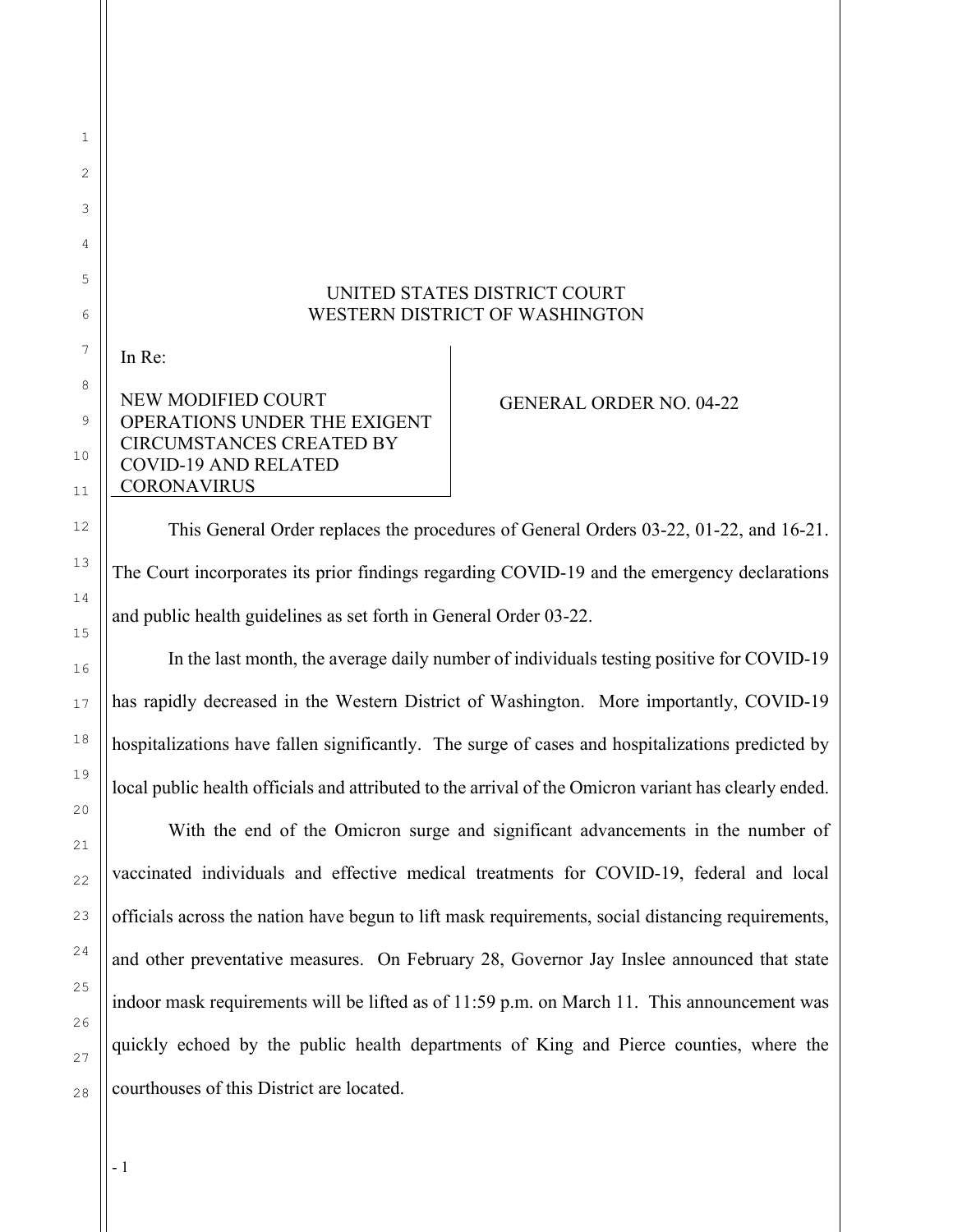Given all of the above, the Court ORDERS that the procedures of General Orders 03-22, 10-21 and 11-21 will expire after March 11, 2022. After that day:

- All trials may proceed in-person unless otherwise indicated at the discretion of the presiding judge. Trials currently scheduled to be conducted virtually via Zoom.gov are not affected by this Order.
- All other courtroom use for civil or criminal matters may proceed at the discretion of the presiding judge.
- Face masks will no longer be required for any person entering the courthouse. However, all individuals are free to wear masks based on personal preference, informed by a personal risk assessment. People with symptoms, a positive test, or exposure to someone with COVID-19 should wear a mask. Witnesses testifying on the stand may be required to remove their mask at the discretion of the presiding judge. Any other person speaking in the courtroom may be asked by the judge to temporarily remove their mask if their words cannot be understood by the court reporter.
- Given the continued risk of COVID-19 transmission, the number of persons allowed in the gallery may be reduced at the discretion of the presiding judge.
- Criminal proceedings before Magistrate Judges, such as initial appearances, detention hearings, and arraignments, may continue to use audio and video conference technology at the discretion of the presiding judge. The procedures authorized under the CARES Act as set forth in General Order 14-21 will be extended another 90 days.
- COVID-19 Conditions of Entry signs will continue to be posted at the entrances to the Seattle and Tacoma Courthouses. Most individuals who review the information will understand when it is wise, from a public health standpoint, to voluntarily not enter the